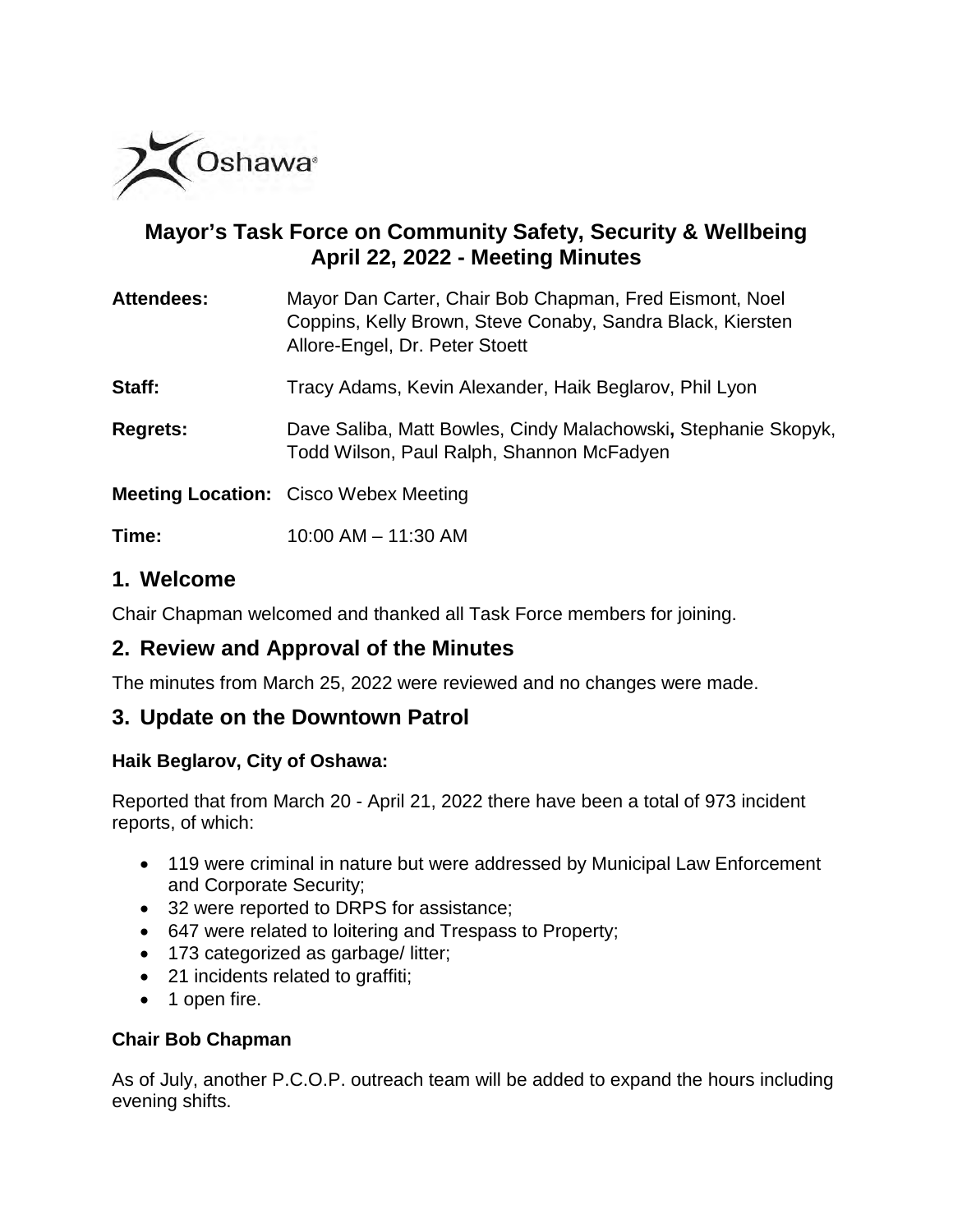## **4. Update on Region's Actions**

#### **Kiersten Allore-Engel, Region of Durham**

Provided an update on the Region's Community Safety and Well-Being Plan;

- A searchable catalog was created and posted on [www.durham.ca/cswp.](http://www.durham.ca/cswp) The catalog contains the work being produced by the Region related to the priority of risk factors. In addition, a search function by keyword or priority risk factor area is available.
- April 21 was the first area municipal working group to plan for the implementation.
- KPIs have been developed and information is updated regularly, including data points for each of the priority risk factors.

On June 10, there will be a virtual Greater Toronto and Hamilton Area (GTHA) Community Safety and Well-Being Symposium. The purpose is to join the different municipal organizations across the GTHA to share findings from the development of their Community Safety and Well-Being Plans. The event is targeted to people who work in the community safety and well-being policy and program delivery sector. Kiersten will report back after the event to share findings.

Community mapping has started to increase knowledge of the different types of service providers that are doing work in the community. This is an information gathering phase to see if there are any partnership opportunities. Internal working groups at the Region are trying to utilize existing data to assist in determining service delivery duplication and identify efficiencies.

## **Dr. Peter Stoett, Ontario Tech University**

Suggested that he and Kiersten connect as there are people from the University that can assist with translating data and this could also provide an opportunity for students to get involved. Peter offered to facilitate an introduction to potential speakers for the symposium from the Criminology department.

#### **Mayor Dan Carter**

Introduced Phil Lyon; Director, Municipal Law Enforcement & License Services (MLES).

Mayor Carter continues to meet every month with the Durham Regional Police Services (DRPS) Board to advocate for more police resources including: a police officer to join the Corporate Security and Municipal Law Enforcement Team overnight and for the police to be more proactive in addressing minor crimes.

In February 2022, Council approved Report FIN-22-22 that provides additional funds to enhance the Corporate Security and Municipal Law Enforcement teams in the downtown. This program has been running since November 29, 2021. Mayor Carter informed the DRPS Board that from November 29, 2021 until April 17, 2022, there were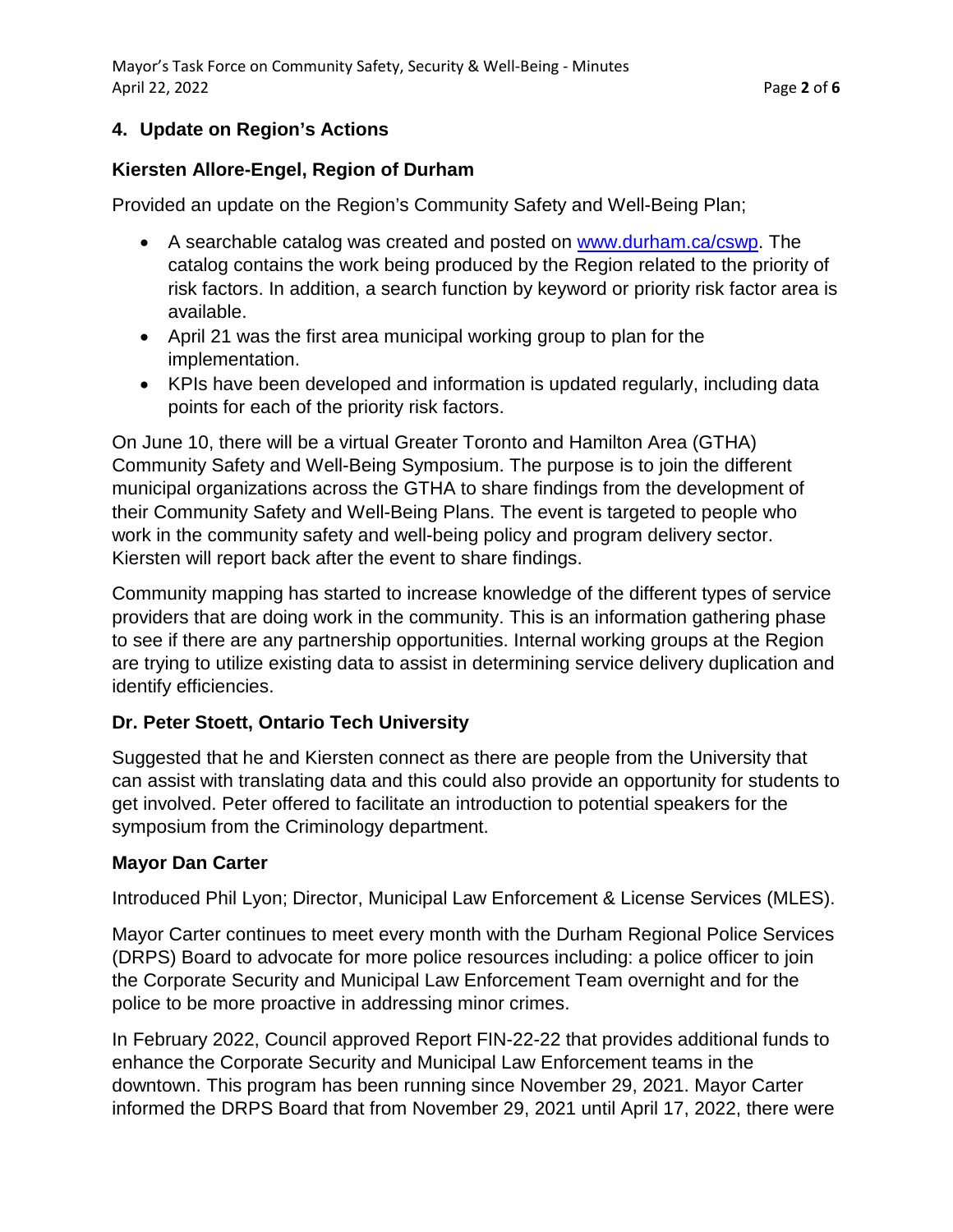2,700 interactions ranging from individuals trespassing, open drug use, loitering, graffiti and other activities.

Mayor Carter is scheduled to meet with the Chief of Police, the Chair of the Police Services Board and the Regional Chair to discuss legislation changes, as well as to request more resources on the street, trails and green spaces.

Mayor Carter also recommended reading the book titled San Fran-Sicko by Michael Shellenberger.

## **Chair Bob Chapman**

The Region has purchased the Ritson Road School. A report will be presented to Regional Council in June regarding next steps.

The Micro Home pilot project is doing well. All ten homes are occupied and the residents in the area have welcomed the individuals. One occupant has been hired by the contractor at the Holy Cross School, which has been purchased by The Refuge.

The Holy Cross School is going to have 26 transitional units for youth who require housing. There will be an additional unit for a worker/ mentor to stay who can provide assistance to the other units and connect them to the proper services.

Throughout Durham Region, 219 unsheltered people were placed into housing last year and all are still in the housing to date.

# **5. Update on City's Actions**

## **Kevin Alexander, City of Oshawa**

Working with Social Service providers who are assisting and collaborating on patrols with Corporate Security and Municipal Law Enforcement at least three times a week. Continuing to meet bi-weekly with DRPS to ensure alignment of downtown patrols and initiatives.

By June, there will be 34 new cameras in the Centre Street parking garage.

## **Phil Lyon, City of Oshawa**

Work continues on the implementation of the Community Safety, Security and Well-Being in Oshawa's Downtown Action Plan; some items have been completed and some will be presented to upcoming Corporate Services Committee meetings.

## **Mayor Dan Carter**

Report FIN-22-48 regarding Decorative Lighting and Event Permit Fees in Downtown Oshawa will be on the Monday April 25, 2022 Council Agenda. It is an investment of almost \$500,000 to enhance decorative lighting in the downtown. The City's Economic Development team has been working with the Greater Oshawa Chamber of Commerce and Downtown Oshawa Business Alliance (D.O.B.A.).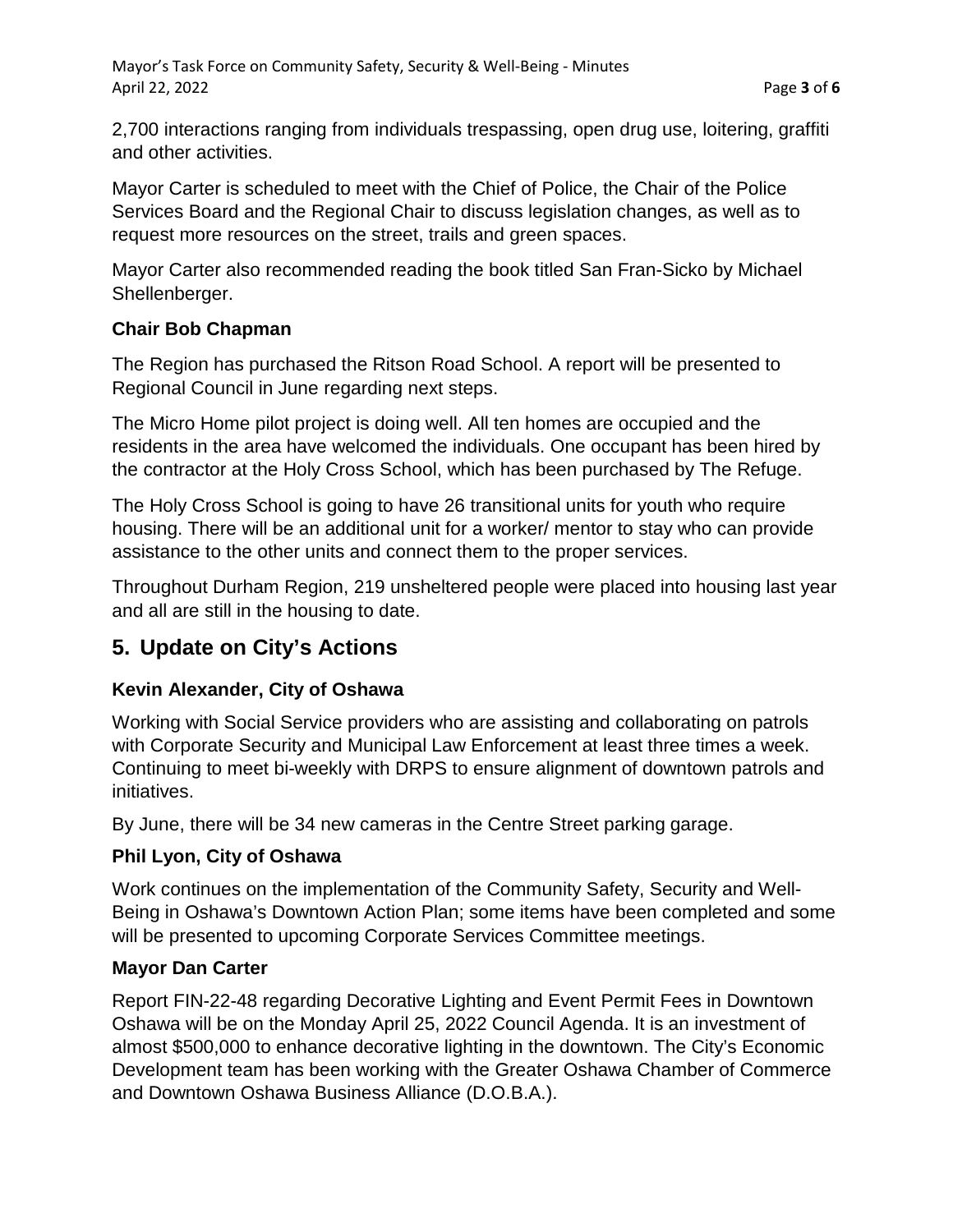Mayor Carter is looking into the possibility of an ambassador program for the downtown.

The Banner Program is under way which will ensure that the banners are being replaced, refreshed and cleaned up.

Electric Vehicle charging stations are being installed in the downtown core.

## **Chair Bob Chapman**

Provided an update on the Communities with Brooms event as there was a good turnout and garbage collected. Community Services staff continue daily downtown clean up.

The National Conference for the Royal Canadian Army Corps Association is April 28 – 30. It is expected that there will be about 120 visitors, including serving solders and veterans.

June is Convocation month, approximately 20,000 visitors expected. The City has allocated funds and is working with post-secondary educational partners to welcome convocation in the downtown core.

Several new restaurants in the downtown indicates confidence in the local economy.

80 and 100 Bond is coming along which will bring approximately 1,000 new residents soon.

## **6. Other business as brought up by Task Force Members**

## **Steve Conaby, Greater Oshawa Chamber of Commerce**

Collaborating with D.O.B.A. to support Oshawa and bring activities to the downtown core:

- About 60 people attended a Welcome Back event at an Oshawa Generals game;
- AGM on May 12<sup>th</sup> at the Biltmore Theatre, with 60 to 70 attendees anticipated;
- MNP and The Greater Oshawa Chamber of Commerce Annual Golf Tournament is taking place on May 30<sup>th</sup> at the Oshawa Golf and Curling Club.

## **Dr. Peter Stoett, Ontario Tech University**

Shared student requests for an additional emergency (blue) phone to be installed by the Regent Theatre, as there are night classes held there. Kevin Alexander to investigate.

Held an online panel on the opioid crisis, including some local people, which went well.

In-person symposium planned for June 16<sup>th</sup>. Hoping to have experts join from various sectors and to make policy advice recommendations for the Region and the City.

## **Chair Bob Chapman**

Chair Chapman mentioned several upcoming events;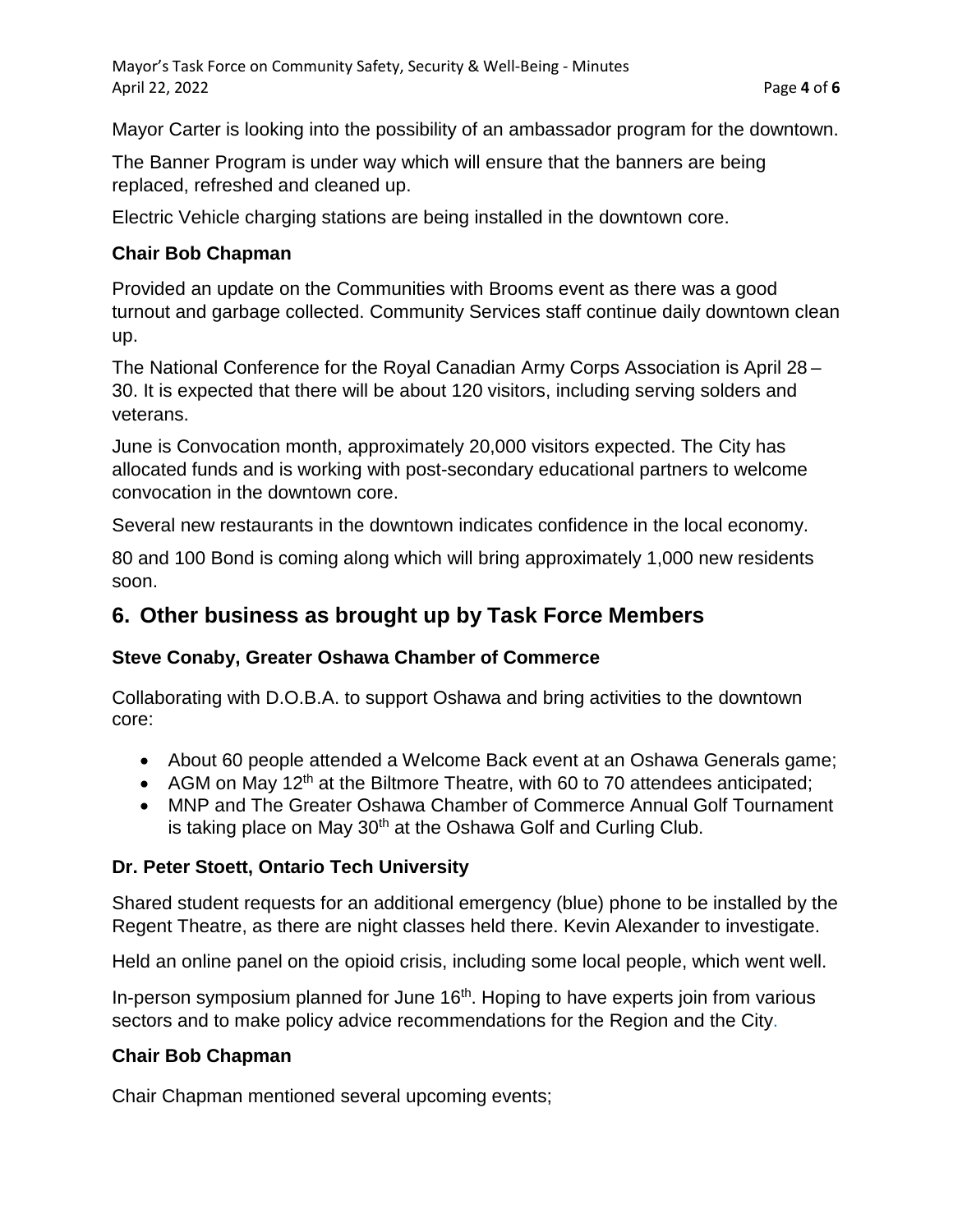- June 11-12: Peony Festival
- June 19: Fiesta week kicks off with the parade and select pavilions will be open
- June 26: Parkwood Estates is hosting Royal Tea and Garden Party, to celebrate the Queen's Platinum Jubilee
- Coming this summer: Kars on King

#### **Sandra Black, OSCC55+**

June will be declared Seniors Month in Oshawa.

June 1 is the annual "Swing into Summer" event, Senior of the Year to be presented.

Sandra will be collaborating with Ontario Tech University, Backdoor Mission, and the Region of Durham to establish a Community Values Agreement.

## **Kelly Brown, Region of Durham - Primary Care Outreach Program (P.C.O.P.)**

Numbers are increasing as weather improves; however, there has been less overdose losses in the last couple weeks.

Vaccinations have slowed down, but interest should increase as the fourth dose is available five months after first dose. In about 4-6 weeks, once more people are eligible for the fourth shot, the paramedics will have a clinic at Backdoor Mission.

## **Noel Coppins, RE/MAX Jazz**

Increased police presence has made a positive impact in activity around the buildings.

May 1 is official First Responders Day.

## **Fred Eismont, Resident**

Residents asking if the garden plots are available to the general public.

Requests information on cost and purchasing of recycling bin lids that are now available.

Very positive feedback from businesses downtown resulting from police presence.

#### **Mayor Dan Carter**

Work continues on the Streetscape Construction project from Center Street to McMillan on the North side of King Street. Work will be ongoing this spring / summer as part of Council's commitment to the redevelopment in the downtown core.

The City takes possession of the North East corner of King, Bond and Simcoe, with the intention of developing a park in that area.

More interest in post-secondary education potentially expanding their footprint in the downtown.